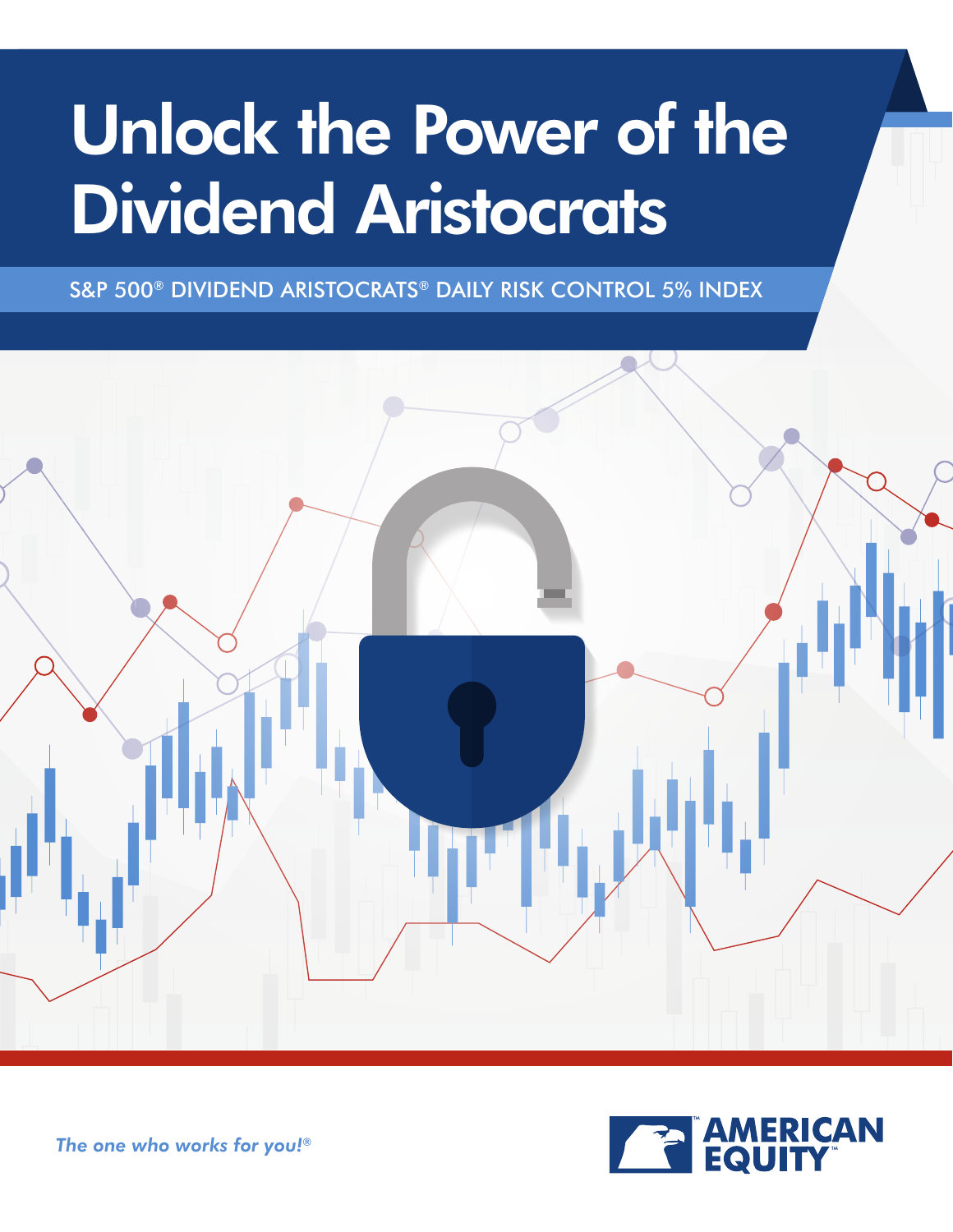## The Power of Dividends

Let's look at how powerful dividends can be on the S&P 500®.

From 2007 to 2017, 43.95% of the total return of the S&P 500 was attributable to dividends.<sup>1</sup>

# 43.95%

Dividends paid on the stocks that comprise the index are not credited directly to contract values.

### Who are the Dividend Aristocrats<sup>®?</sup>

The Dividend Aristocrats are an elite group of companies listed on the S&P 500® with 25-consecutive years of increased dividends. These top-tier organizations represent an industry-diverse collection of the 'best-of-thebest' dividend growth stocks. There are currently 53 blue chip constituents in the Dividend Aristocrats.

### Industry Sector Breakdown<sup>2</sup>

The Dividend Aristocrats list contains companies from all 11 industry sectors.



### Top 10 Constituents By Index Weight<sup>2</sup>

The Dividend Aristocrats are equal-weighted, with constituents re-weighted every quarter. The entire index is rebalanced annually; underperforming companies are removed or replaced.

| <b>CONSTITUENT</b>         | <b>SYMBOL</b> | <b>SECTOR3</b>          |
|----------------------------|---------------|-------------------------|
| McCormick & Co.            | <b>MKC</b>    | <b>Consumer Staples</b> |
| <b>S&amp;P Global Inc</b>  | <b>SPGI</b>   | <b>Financials</b>       |
| Grainger W. W. Inc.        | GWW           | <b>Industrials</b>      |
| Cintas Corp                | <b>CTAS</b>   | <b>Industrials</b>      |
| Roper Technologies, Inc.   | <b>ROP</b>    | Industrials             |
| Archer-Daniels-Midland Co. | ADM           | <b>Consumer Staples</b> |
| <b>General Dynamics</b>    | GD            | <b>Industrials</b>      |
| Ecolab Inc                 | ECL           | <b>Materials</b>        |
| Hormel Foods Corp          | <b>HRL</b>    | <b>Consumer Staples</b> |
| <b>AFLAC</b> Inc           | AFL           | <b>Financials</b>       |

 $^{\rm l}$  Bloomberg membership only database. S&P 500® Total Return Index, Dec. 31, 2007-2017. 04/19/18.  $^{\rm 2}$  S&P Dow Jones Indices. 03/29/2018.  $^{\rm 3}$  Based on GICS® sectors.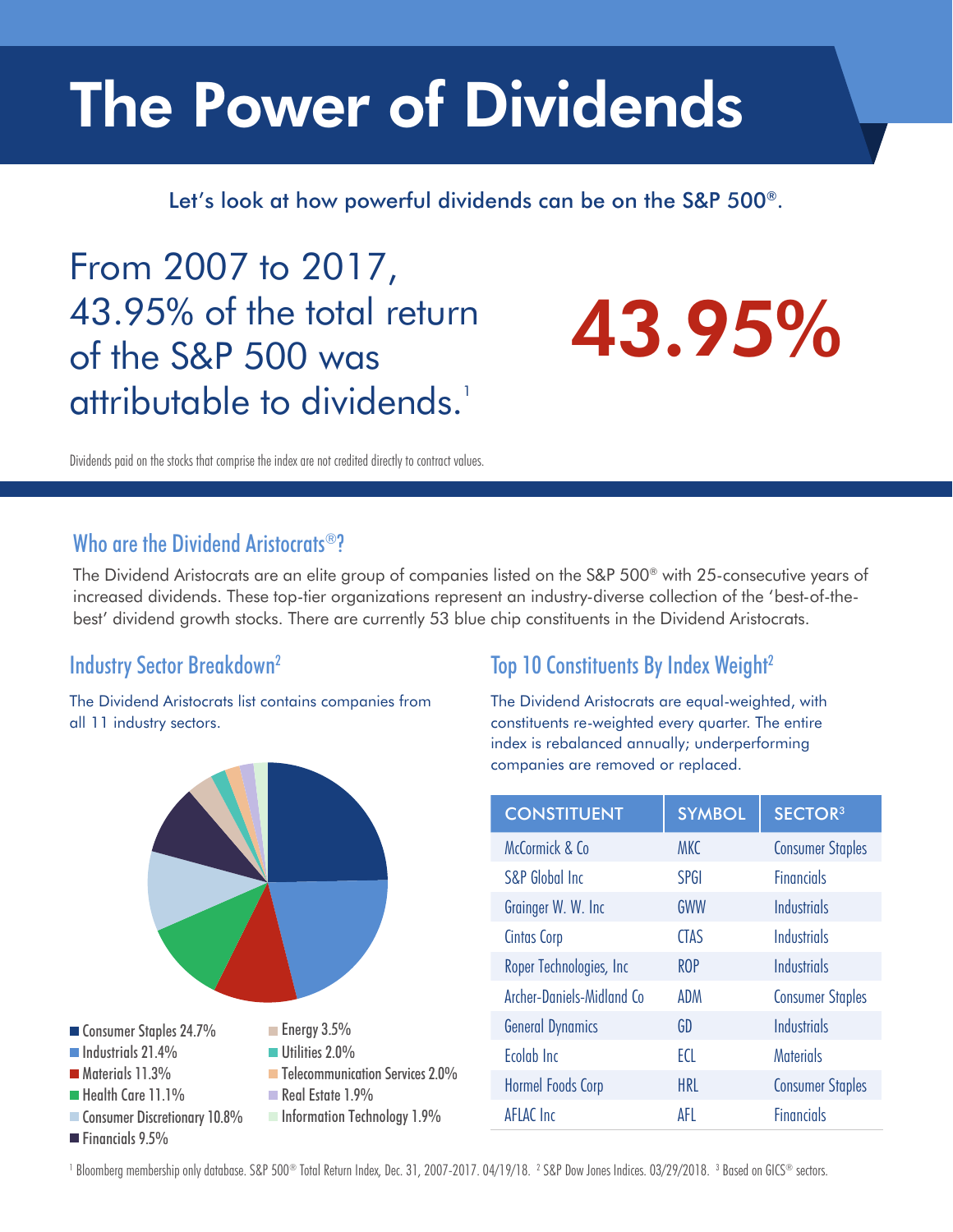### What is the S&P 500 Dividend Aristocrats Daily Risk Control 5% Excess Return (ER) Index?

The Daily Risk Control 5% Index aims to generate consistent returns by leveraging the strength of the Dividend Aristocrats and their history for outperforming the S&P 500. In tracking the performance of these dividend stocks, the index design adjusts to mitigate portfolio risk exposure or capitalize on growth opportunities.

### How does it work?

The index measures the Dividend Aristocrats fluctuations daily. Based on high or low index volatility, portfolio funds are shifted to either a cash or equity component. The graph below shows how the Daily Risk Control 5% Index would allocate at high and low volatility levels. These dynamic allocations help target a predefined risk level of 5%, and allow for stable returns in unstable conditions.



The index is nonproprietary, managed by Standard and Poor's, and cannot be manipulated by a carrier. It is completely transparent, with up-to-date information available on **us.spindicies.com**, search for ticker: **SPXD5UE** (Excess Return).